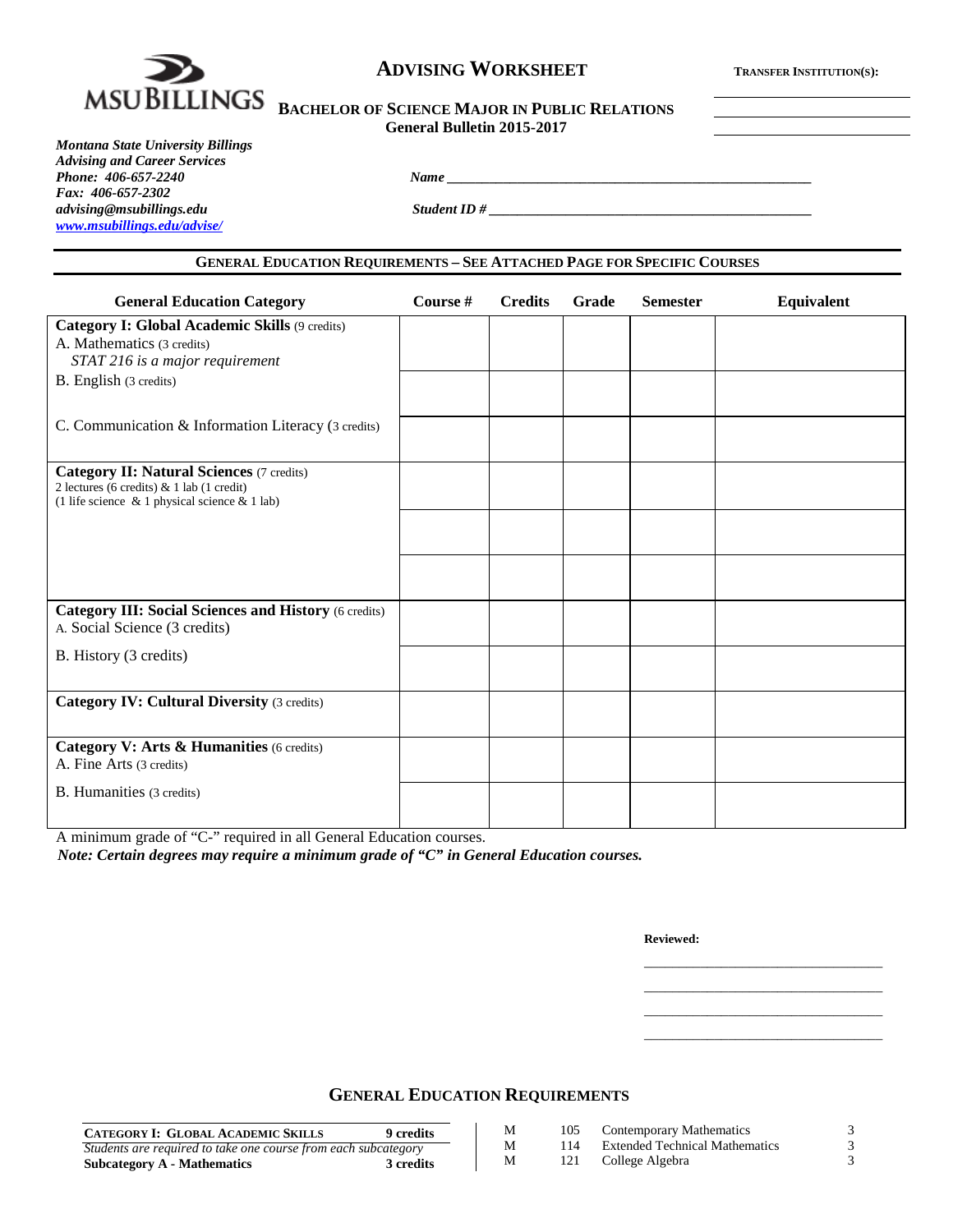| М                       | 122 | College Trigonometry                                          | 3         |
|-------------------------|-----|---------------------------------------------------------------|-----------|
| М                       | 131 | Mathematics for Elementary Teachers II                        | 3         |
| М                       | 143 | <b>Finite Mathematics</b>                                     | 4         |
| М                       | 161 | Survey of Calculus                                            | 3         |
| М                       | 171 | Calculus I                                                    | 4         |
| <b>STAT</b>             | 141 | <b>Introduction to Statistical Concepts</b>                   | 3         |
| <b>STAT</b>             | 216 | Introduction to Statistics                                    | 4         |
| Subcategory B - English |     |                                                               | 3 credits |
| WRIT                    | 101 | College Writing I                                             | 3         |
| WRIT                    | 121 | Introduction to Technical Writing                             | 3         |
| WRIT                    | 122 | Introduction to Business Writing                              | 3         |
| WRIT                    | 201 | College Writing II                                            | 3         |
| WRIT                    | 220 | Business & Professional Writing                               | 3         |
| WRIT                    | 221 | Intermediate Technical Writing                                | 3         |
|                         |     | Subcategory C- Communication & Information Literacy 3 credits |           |
| <b>BMIS</b>             | 150 | Computer Literacy                                             | 3         |
| <b>COMX</b>             | 111 | Introduction to Public Speaking                               | 3         |
| <b>COMX</b>             | 115 | Introduction to Interpersonal Communication 3                 |           |
| <b>LSCI</b>             | 125 | Research in the Information Age                               | 3         |
|                         |     | CATEGORY II: NATURAL SCIENCES 6 cr. lecture & 1 cr. lab       |           |

*Students are required to take one course from each subcategory and at least one corresponding lab or Integrated Sciences*

|                                |            | at least one corresponaing tab <u>or</u> integrated sciences                |              |
|--------------------------------|------------|-----------------------------------------------------------------------------|--------------|
|                                |            | <b>Subcategory A - Life Sciences</b><br>3-4 credits                         |              |
| <b>BIOB</b>                    | 101        | Discover Biology                                                            | 3            |
| <b>BIOB</b>                    | 102        | Discover Biology Lab                                                        | 1            |
| <b>BIOB</b>                    | 160        | Principles of Living Systems                                                | 3            |
| <b>BIOB</b>                    | 161        | Principles of Living Systems Lab                                            | 1            |
|                                |            | <b>Subcategory B – Physical Sciences</b><br>3-4 credits                     |              |
| ASTR                           | 110        | Introduction to Astronomy                                                   | 3            |
| ASTR                           | 111        | Introduction to Astronomy Lab                                               | 1            |
| <b>CHMY</b>                    | 121        | <b>Introduction to General Chemistry</b>                                    | 3            |
| <b>CHMY</b>                    | 122        | Introduction to General Chemistry Lab                                       | 1            |
| <b>CHMY</b>                    | 141        | College Chemistry I                                                         | 3            |
| <b>CHMY</b>                    | 142        | College Chemistry Laboratory I                                              | 1            |
| <b>GEO</b>                     | 101        | <b>Introduction to Physical Geology</b>                                     | 3            |
| GEO                            | 102        | <b>Introduction to Physical Geology Laboratory</b>                          | 1            |
| <b>GPHY</b>                    | 111        | <b>Introduction to Physical Geography</b>                                   | 3            |
| <b>GPHY</b>                    | 112        | Introduction to Physical Geography Lab                                      | $\mathbf{1}$ |
| PHSX                           | 103        | Our Physical World                                                          | 3            |
| PHSX                           | 104        | Our Physical World Lab                                                      | 1            |
| <b>PHSX</b>                    | 205        | <b>College Physics I</b>                                                    | 3            |
| PHSX                           | 206        | College Physics I Lab                                                       | 1            |
| <b>PHSX</b>                    | 105        | Fundamentals of Physical Science                                            | 3            |
| <b>PHSX</b>                    | 106        | Fundamentals of Physical Science Lab                                        | 1            |
| <b>Integrated Sciences</b>     |            |                                                                             |              |
|                                |            | SCIN 101, 102, 103, 104 Integrated Sciences<br>3, 1, 3, 1                   |              |
|                                |            | <b>CATEGORY III: SOCIAL SCIENCES AND HISTORY</b><br>6 credits               |              |
|                                |            |                                                                             |              |
|                                |            |                                                                             |              |
|                                |            | Students are required to take one course from each subcategory<br>3 credits |              |
| ANTY                           | 217        | <b>Subcategory A – Social Sciences</b>                                      | 3            |
| <b>BGEN</b>                    | 105        | Physical Anthropology & Archeology<br><b>Introduction to Business</b>       | 3            |
| <b>COMX</b>                    | 106        | Communicating in a Dynamic Workplace                                        | 3            |
| <b>ECNS</b>                    | 201        |                                                                             | 3            |
| <b>ECNS</b>                    | 202        | Principles of Microeconomics                                                | 3            |
| EDU                            | 105        | Principles of Macroeconomics                                                |              |
|                                | 141        | <b>Education and Democracy</b>                                              | 3            |
| <b>GPHY</b><br>HTH             | 110        | Geography of World Regions                                                  | 3            |
|                                |            | Personal Health and Wellness                                                | 3            |
| PSCI                           | 210        | Introduction to American Government                                         | 3            |
| <b>PSCI</b>                    | 220        | Introduction to Comparative Government                                      | 3            |
| <b>PSYX</b>                    | 100        | <b>Introduction to Psychology</b>                                           | 3            |
| <b>PSYX</b>                    | 231        | <b>Human Relations</b>                                                      | 3            |
| <b>SOCI</b>                    | 101        | Introduction to Sociology                                                   | 3            |
| <b>SOCI</b>                    | 201        | Social Problems                                                             | 3            |
| <b>Subcategory B - History</b> |            | 3 credits                                                                   |              |
| <b>HSTA</b>                    | 101        | American History I                                                          | 3            |
| <b>HSTA</b>                    | 102        | American History II                                                         | 3            |
| <b>HSTR</b>                    | 101        | <b>Western Civilization I</b>                                               | 3            |
| <b>HSTR</b>                    | 102        | <b>Western Civilization II</b>                                              | 3            |
| <b>HSTR</b>                    | 103        | Honors Western Civilization I                                               | 3            |
| <b>HSTR</b><br><b>PSCI</b>     | 104<br>230 | Honors Western Civilization II<br>Introduction to International Relations   | 3<br>3       |

|               |     | <b>CATEGORY IV: CULTURAL DIVERSITY</b><br>3 credits |   |
|---------------|-----|-----------------------------------------------------|---|
| A&SC/WGSS 274 |     | Women, Culture, and Society                         | 3 |
| <b>ANTY</b>   | 220 | Culture and Society                                 | 3 |
| <b>ARTH</b>   | 160 | Global Visual Culture                               | 3 |
| <b>COMX</b>   | 212 | Introduction to Intercultural Communication         | 3 |
| <b>GPHY</b>   | 121 | Human Geography                                     | 3 |
| HTH           | 270 | Global Health Issues                                | 3 |
| LIT           | 230 | World Literature Survey                             | 3 |
| <b>MUSI</b>   | 207 | World Music                                         | 3 |
| <b>NASX</b>   | 105 | Introduction to Native American Studies             | 3 |
| <b>NASX</b>   | 205 | Native Americans in Contemporary Society            | 3 |
| PHL           | 271 | Indian Philosophies and Religions                   | 3 |
| PHL           | 272 | Chinese Philosophies and Religions                  | 3 |
| <b>REHA</b>   | 201 | Introduction to Diversity in Counseling             | 3 |
| <b>RLST</b>   | 170 | The Religious Quest                                 | 3 |
| SPNS          | 150 | The Hispanic Tradition                              | 3 |

|                                                                |     | <b>CATEGORY V: ARTS &amp; HUMANITIES</b> | 6 credits |  |  |
|----------------------------------------------------------------|-----|------------------------------------------|-----------|--|--|
| Students are required to take one course from each subcategory |     |                                          |           |  |  |
|                                                                |     | Subcategory $A$ – Fine Arts              | 3 credits |  |  |
| <b>ARTZ</b>                                                    | 101 | <b>Art Fundamentals</b>                  | 3         |  |  |
| ARTZ                                                           | 105 | Visual Language-Drawing                  | 3         |  |  |
| ARTZ                                                           | 131 | Ceramics for Non-majors                  | 3         |  |  |
| CRWR                                                           | 240 | <b>Intro Creative Writing Workshop</b>   | 3         |  |  |
| FILM                                                           | 160 | Introduction to World Cinema             | 3         |  |  |
| LIT                                                            | 270 | Film & Literature                        | 3         |  |  |
| <b>MART</b>                                                    | 260 | Computer Presentation and Animation      | 3         |  |  |
| MUSI                                                           | 101 | <b>Enjoyment of Music</b>                | 3         |  |  |
| MUSI                                                           | 114 | Band: MSUB Symphonic                     | 1         |  |  |
| MUSI                                                           | 131 | Jazz Ensemble I: MSUB                    | 1         |  |  |
| MUSI                                                           | 147 | Choral Ensemble: University Chorus       | 1         |  |  |
| <b>PHOT</b>                                                    | 154 | <b>Exploring Digital Photography</b>     | 3         |  |  |
| THTR                                                           | 101 | Introduction to Theatre                  | 3         |  |  |
| <b>THTR</b>                                                    | 120 | Introduction to Acting I                 | 3         |  |  |
|                                                                |     | <b>Subcategory B - Humanities</b>        | 3 credits |  |  |
| ARTH                                                           | 150 | Introduction to Art History              | 3         |  |  |
| <b>HONR</b>                                                    | 111 | Perspectives and Understanding           | 3         |  |  |
| LIT                                                            | 110 | Introduction to Literature               | 3         |  |  |
| LIT                                                            | 240 | The Bible as Literature                  | 3         |  |  |
| PHL.                                                           | 110 | Introduction to Ethics                   | 3         |  |  |
| PHL                                                            | 111 | Philosophies of Life                     | 3         |  |  |
|                                                                |     |                                          |           |  |  |

**Total 31**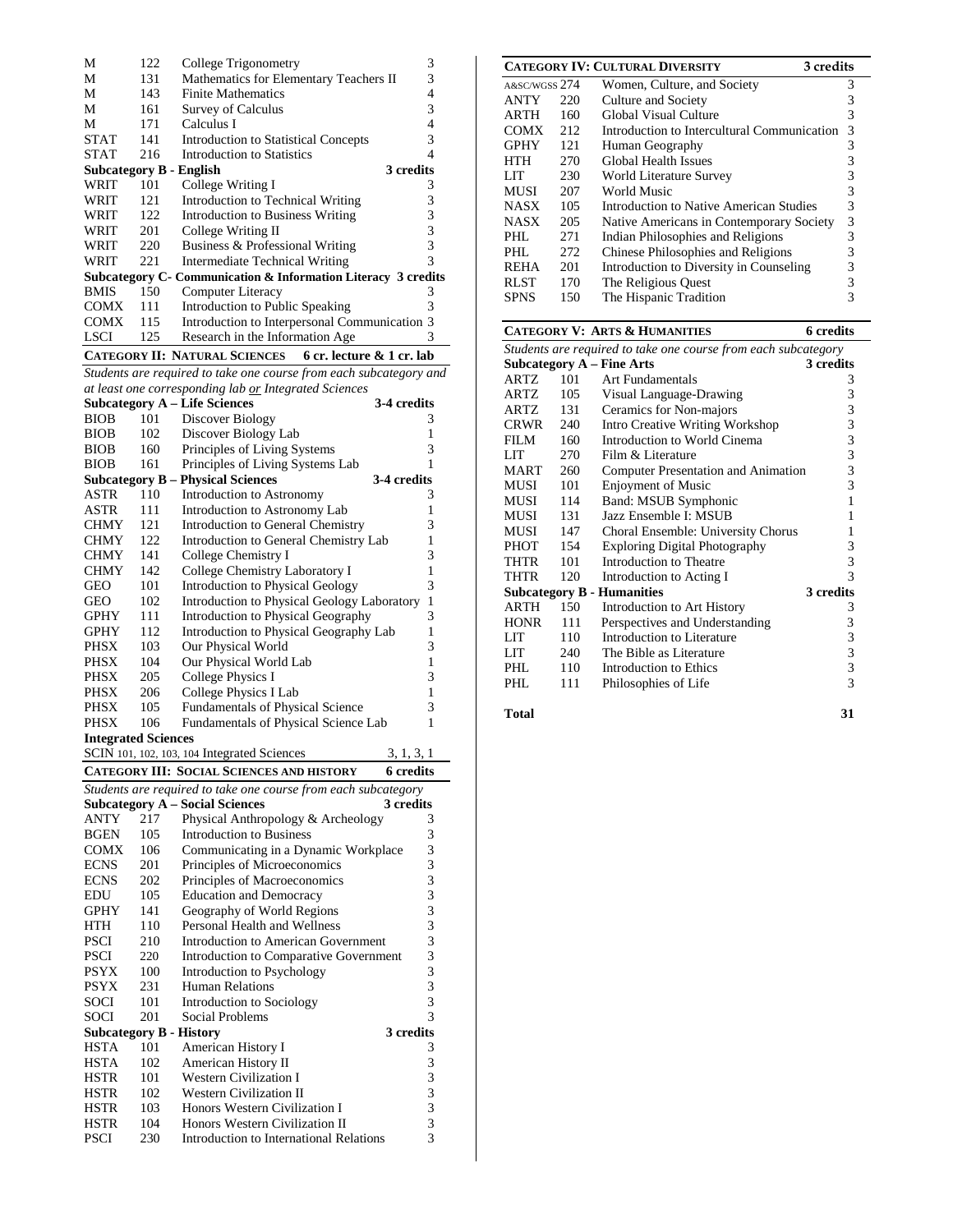|             |     | <b>Course</b>                              | <b>Credits</b> | Grade | <b>Semester</b> | Equivalent |
|-------------|-----|--------------------------------------------|----------------|-------|-----------------|------------|
|             |     | <b>Public Relations Core Requirements</b>  |                |       |                 |            |
| <b>COMX</b> | 200 | <b>Exploring Communication Studies</b>     | 3              |       |                 |            |
| <b>COMX</b> | 210 | <b>Communication in Small Groups</b>       | 3              |       |                 |            |
| <b>JRNL</b> | 270 | Reporting                                  | 3              |       |                 |            |
| <b>COMX</b> | 320 | Principles of Organizational Communication | 3              |       |                 |            |
| <b>COMX</b> | 330 | Principles of Mass Communication           | $\mathfrak{Z}$ |       |                 |            |
| <b>COMX</b> | 341 | History and Theory of Persuasion           | 3              |       |                 |            |
| <b>COMX</b> | 351 | Principles of Public Relations             | 3              |       |                 |            |
| <b>COMX</b> | 400 | <b>Communication Theory</b>                | 3              |       |                 |            |
| <b>COMX</b> | 429 | The Law of Public Communication            | 3              |       |                 |            |
| <b>COMX</b> | 452 | Issues in Public Relations                 | 3              |       |                 |            |
| <b>COMX</b> | 456 | Case Studies in Public Relations           | 3              |       |                 |            |
| <b>COMX</b> | 457 | <b>Public Relations Ethics</b>             | 3              |       |                 |            |
| <b>COMX</b> | 499 | Capstone                                   | 3              |       |                 |            |
| $*STAT$     | 216 | <b>Introduction to Statistics</b>          | 4              |       |                 |            |

**Public Relations Electives Supplemental Courses -** Following advisor's consultation, select 2 courses (6 credits) from the following:

| 1011011117  |     |                                         |   |  |
|-------------|-----|-----------------------------------------|---|--|
| <b>COMX</b> | 211 | <b>Advanced Public Speaking</b>         | 3 |  |
| <b>COMX</b> | 331 | Theories of Media and Society           | 3 |  |
| <b>COMX</b> | 340 | Visual Rhetoric                         | 3 |  |
| <b>COMX</b> | 430 | Advertising, Media, and Culture         | 3 |  |
| <b>COMX</b> | 431 | <b>Communicating Online</b>             | 3 |  |
| <b>COMX</b> | 438 | <b>Multicultural Mass Communication</b> | 3 |  |
| <b>COMX</b> | 480 | <b>Health Communication</b>             | 3 |  |
| <b>COMX</b> | 481 | Media for Social Change                 | 3 |  |
| <b>COMX</b> | 482 | Women, Media, and Society               | 3 |  |
| <b>FILM</b> | 311 | <b>Essentials of Video Production</b>   | 3 |  |
| <b>FILM</b> | 340 | Performance Theory and Criticism        | 3 |  |
| <b>FILM</b> | 353 | Performance for the Camera              | 3 |  |
|             |     |                                         |   |  |

\*May satisfy General Education requirements.

**Note: Students must earn a grade of "C" or above in courses used to satisfy major or minor requirements in the Communication and Theatre Department.**